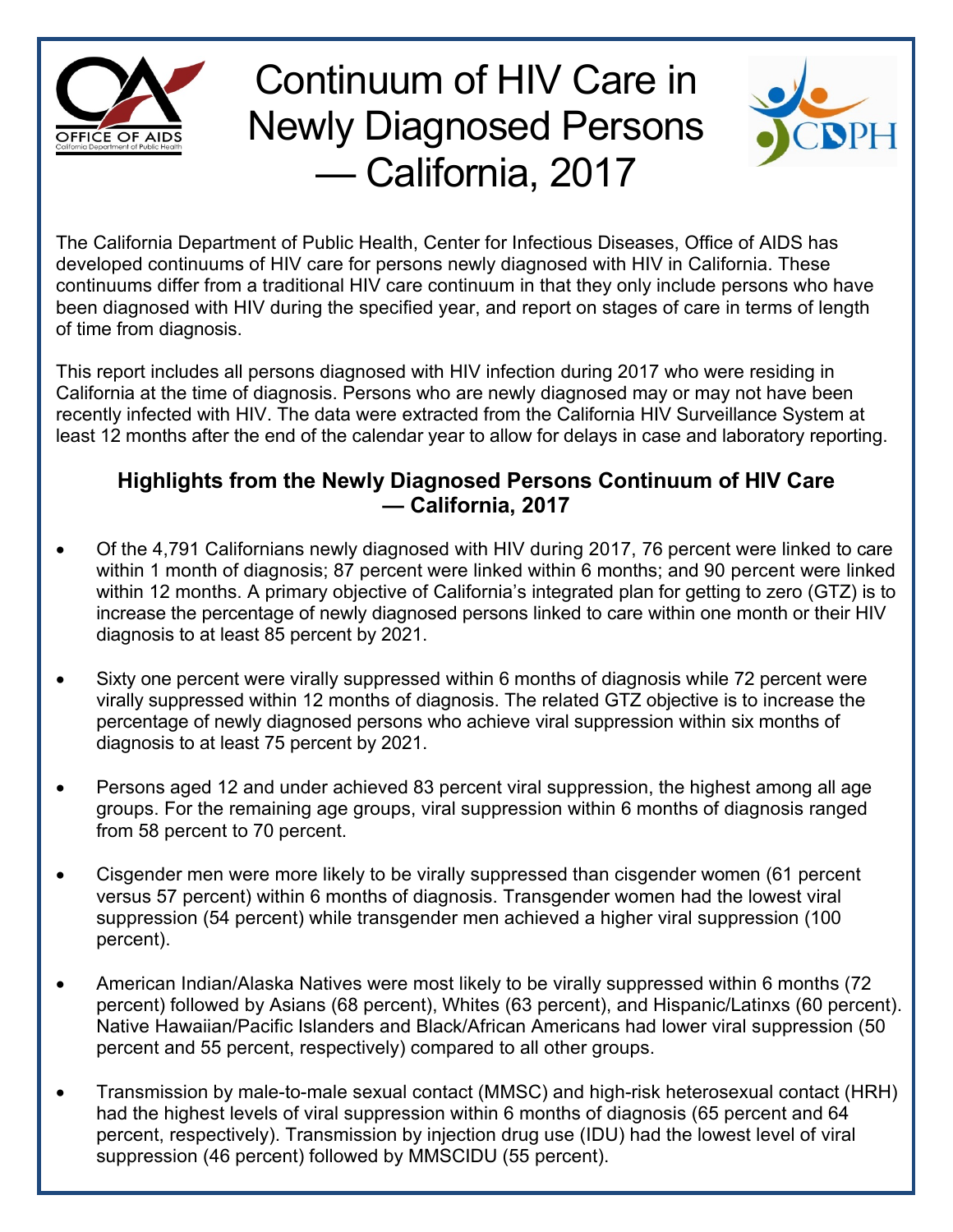

Newly diagnosed persons met the Centers for Disease Control and Prevention (CDC) surveillance case definition for HIV infection and were reported to be living in California at the time of diagnosis. Persons who had at least one CD4, viral load, or HIV-1 genotype test within the specified time period after diagnosis were considered to be linked to care during that time period. Time from diagnosis to linkage to care was calculated based on the month and year of the earliest diagnostic HIV test and the month and year of the next CD4, viral load, or HIV-1 genotype test.

The data were extracted from the California HIV Surveillance System at least 12 months after the end of the calendar year to allow for delays in case and laboratory reporting. Nonetheless, these data may still slightly underestimate the number of persons linked to care within 12 months since persons diagnosed late in the calendar year had less time for lab test results to be reported.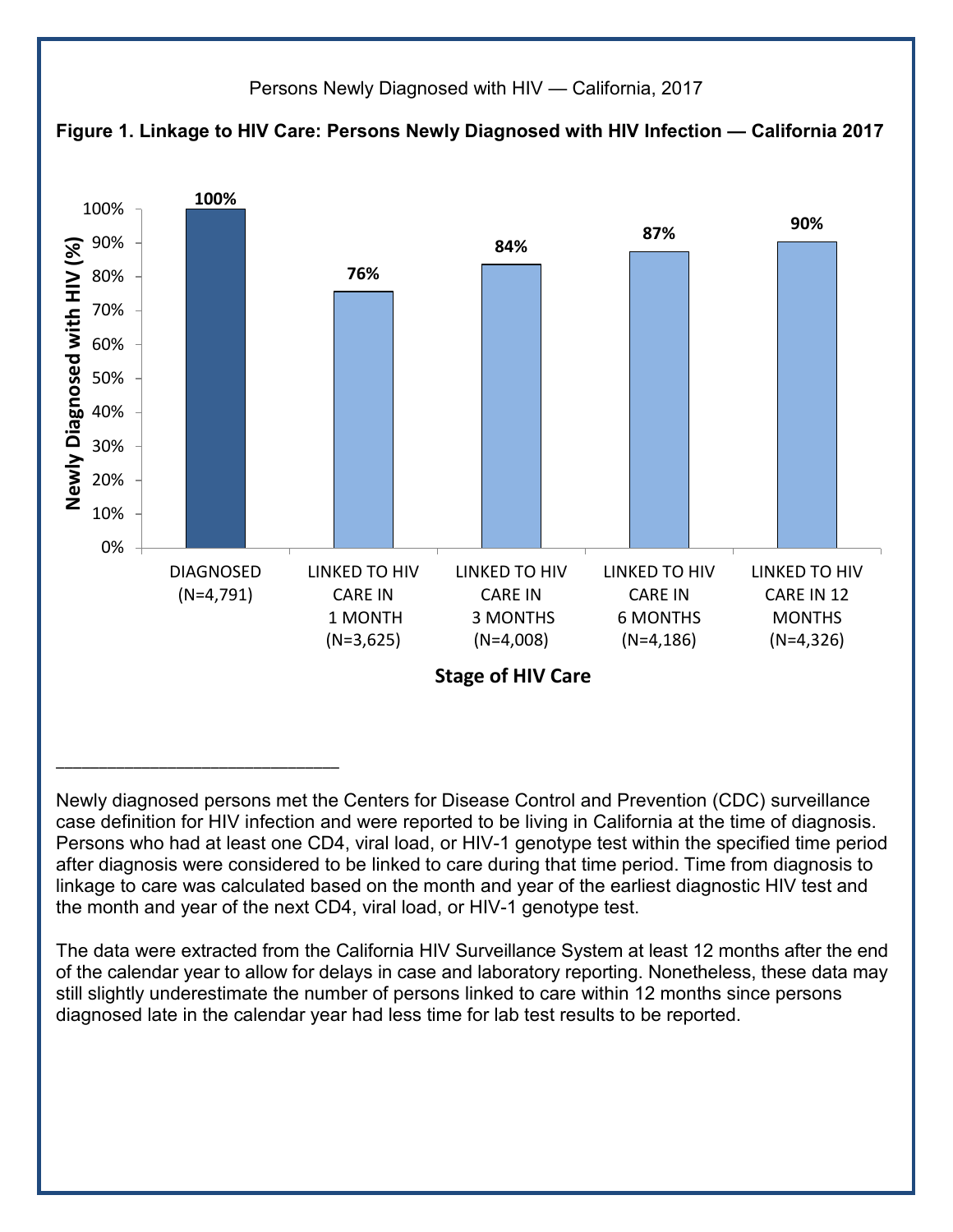

Newly diagnosed persons met the CDC surveillance case definition for HIV infection and were reported to be living in California at the time of diagnosis. Newly diagnosed persons who had two or more CD4, viral load, or HIV-1 genotype tests that were performed at least 3 months apart, within 12 months of diagnosis were considered retained in care. Newly diagnosed persons whose most recent viral load test result within the reported time period following diagnosis was ≤ 200 copies/ml were considered to be virally suppressed.

The data were extracted from the California HIV Surveillance System at least 12 months after the end of the calendar year to allow for delays in case and laboratory reporting. Nonetheless, these data may still slightly underestimate the number of persons linked to care within 12 months since persons diagnosed late in the calendar year had less time for lab test results to be reported.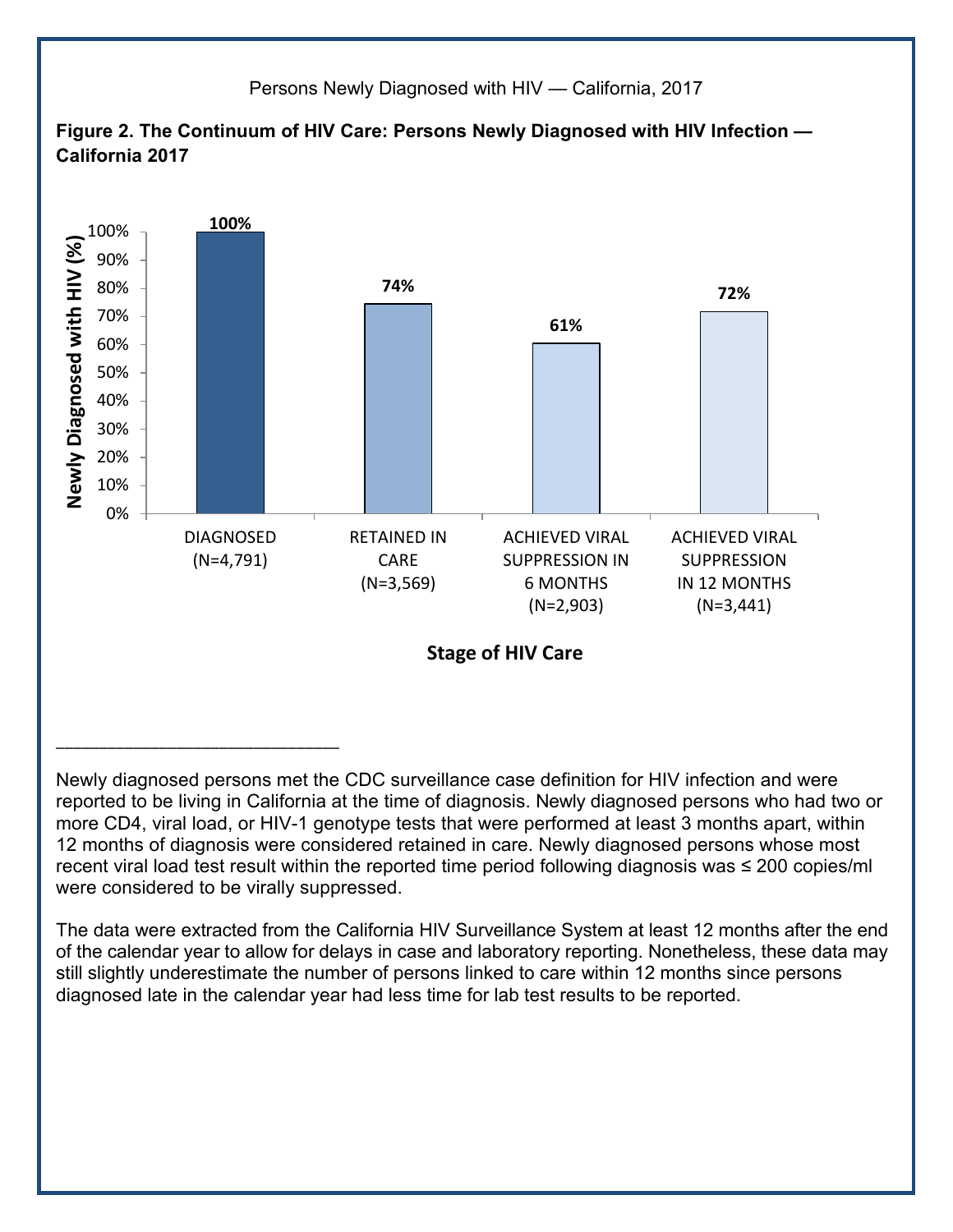

Newly diagnosed persons met the CDC surveillance case definition for HIV infection and were reported to be living in California at the time of diagnosis. Persons who had at least one CD4, viral load, or HIV-1 genotype test within one month of diagnosis were considered to be linked to HIV care in one month. Persons who had two or more CD4, viral load or HIV-1 genotype tests that were performed at least 3 months apart within 12 months of diagnosis were considered retained in care. Persons whose most recent HIV viral load test result within 6 months of diagnosis was ≤ 200 copies/ ml were considered to be virally suppressed.

Age was calculated as of the date of diagnosis.

\_\_\_\_\_\_\_\_\_\_\_\_\_\_\_\_\_\_\_\_\_\_\_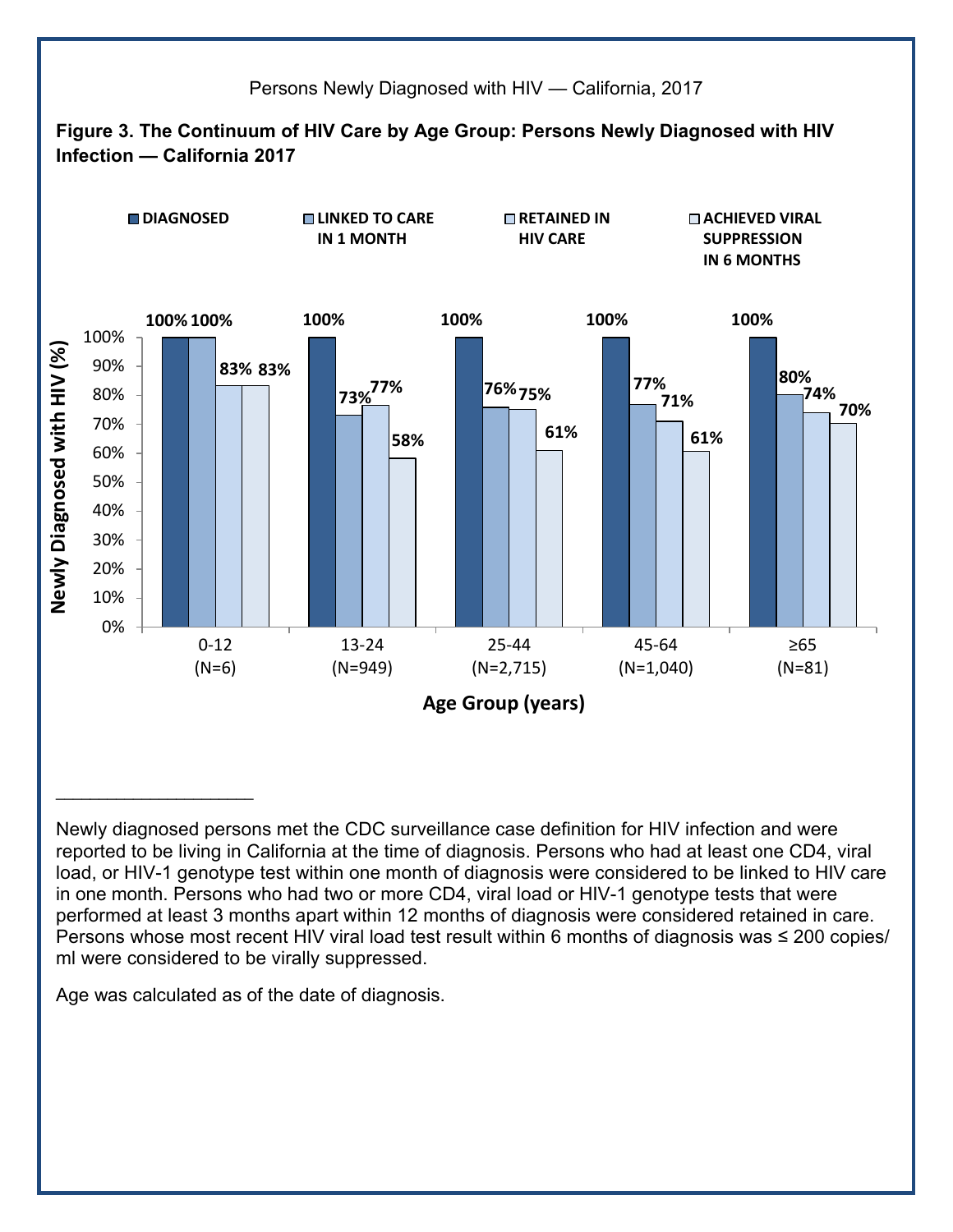

Newly diagnosed persons met the CDC surveillance case definition for HIV infection and were reported to be living in California at the time of diagnosis. Persons who had at least one CD4, viral load, or HIV-1 genotype test within one month of diagnosis were considered to be linked to HIV care in one month. Persons who had two or more CD4, viral load or HIV-1 genotype tests that were performed at least 3 months apart within 12 months of diagnosis were considered retained in care. Persons whose most recent HIV viral load test result within 6 months of diagnosis was ≤ 200 copies/ ml were considered to be virally suppressed.

Current gender was determined as of the last day of the calendar year. Persons were classified as transgender if a case report form affirming their transgender status was present in HIV surveillance data.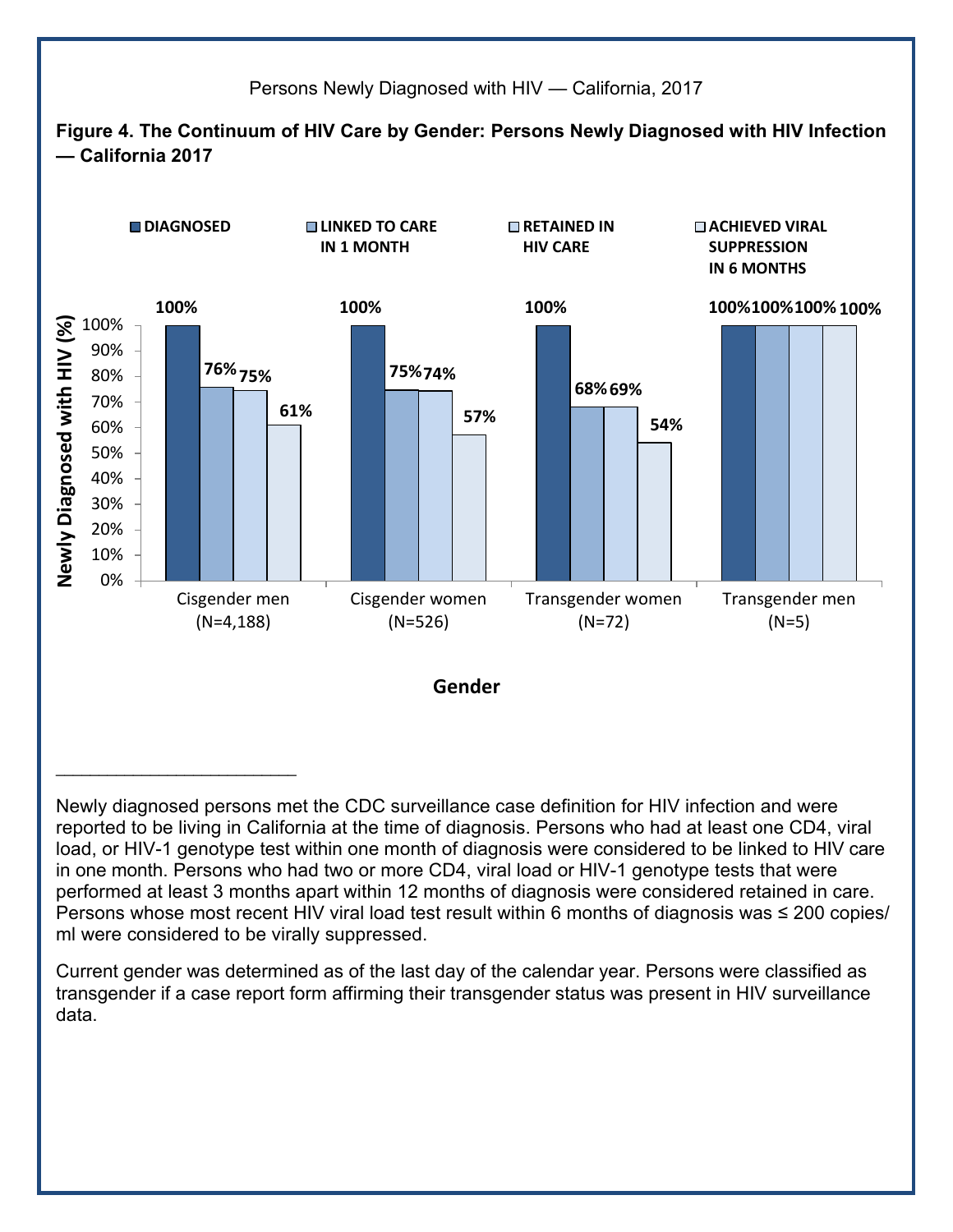

Newly diagnosed persons met the CDC surveillance case definition for HIV infection and were reported to be living in California at the time of diagnosis. Persons who had at least one CD4, viral load, or HIV-1 genotype test within one month of diagnosis were considered to be linked to HIV care in one month. Persons who had two or more CD4, viral load or HIV-1 genotype tests that were performed at least 3 months apart within 12 months of diagnosis were considered retained in care. Persons whose most recent HIV viral load test result within 6 months of diagnosis was ≤ 200 copies/ ml were considered to be virally suppressed.

\_\_\_\_\_\_\_\_\_\_\_\_\_\_\_\_\_\_\_\_\_\_\_\_\_\_\_\_

Hispanic/Latinx persons can be of any race. Although California Government Code Section 8310.5 requires the Department to tabulate information by expanded ethnicities for each major Asian and Pacific Islander group, the data shown here are not disaggregated into those groups in order to maintain the confidentiality of these persons.